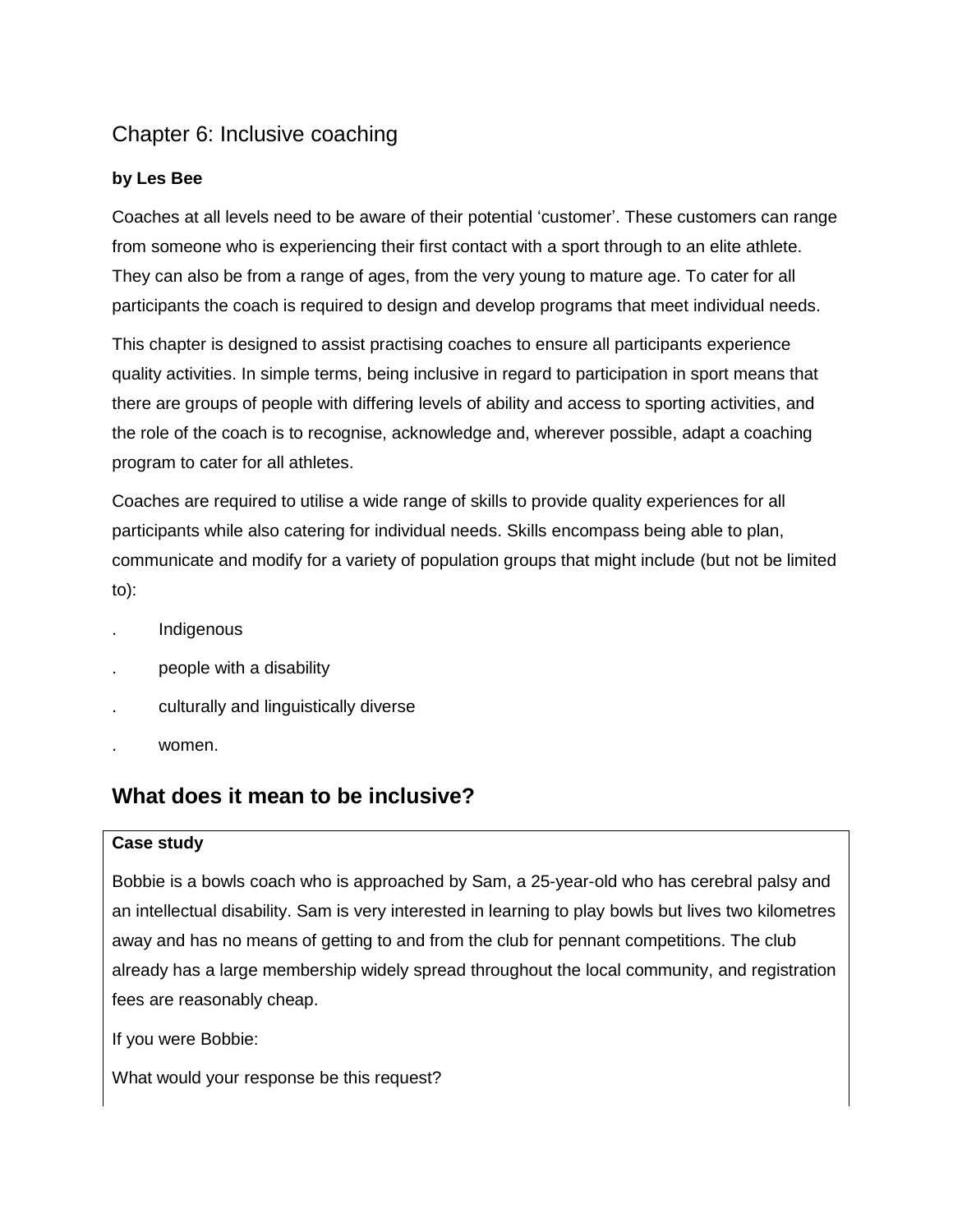### What would you need to consider?

Often the response to this type of scenario is to reject the opportunity because there appear to be too many barriers and the club does not need any more members. In this chapter there are a number of different approaches provided that a coach might use to be inclusive. Coaches can consider these approaches and use them to reflect on the scenarios and develop their own response.

Coaching has a much broader impact than just developing sport-specific skills; it is about developing the whole person (a holistic approach) not just their physical skills.

In terms of inclusion, holistic coaching requires the coach to find out more about each individual, their background (where they came from, what experiences they have had, what they can do), their family, their community, their interests and beliefs, and their customs. All these can impact on how each individual will respond to coaching. Often, individuals might use sport to become involved in the local community, make friends, or just feel part of a group or team. There are benefits to both the individual and community, not the least of which might be an easier assimilation into that community.

Benefits of inclusive coaching to the individual and the community include:

- . increasing social skills
- . building self-esteem
- . reducing antisocial behaviour
- . developing skills, such as sport-specific, leadership and communication skills
- . developing a more connected community.

## **How to be inclusive**

Coaches can be inclusive by using the following skills and strategies:

### **Communication**

- . Develop rapport
- . Use active listening
- . Acknowledge differences
- . Use questioning to gain a better insight into the individual's position and requirements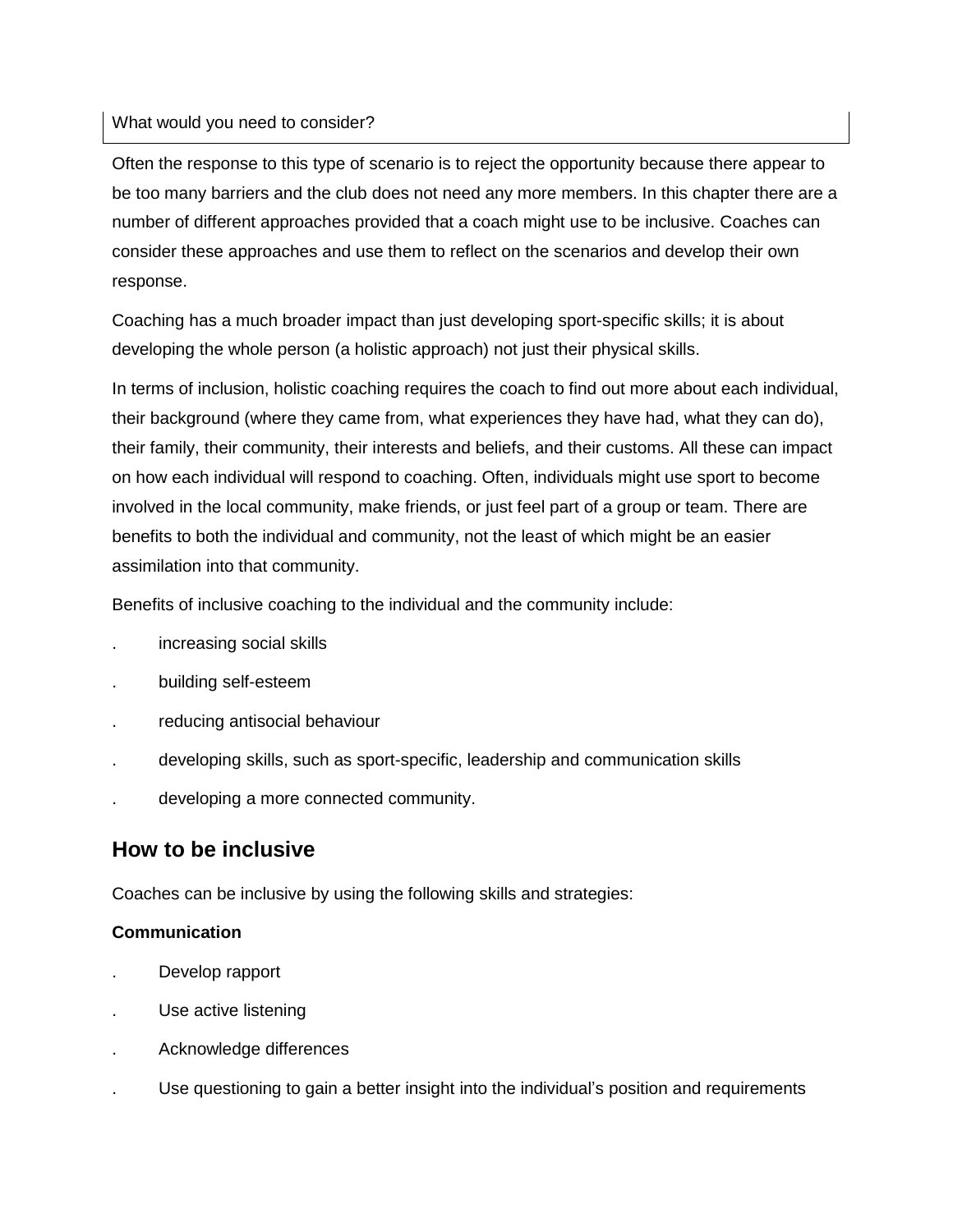- . Be prepared to negotiate in relation to these requirements so that the integrity of competition is maintained
- . Be receptive to differing body-language approaches

### **Flexibility**

- . Adapt to meet the needs of participants without affecting the integrity of the sport/competition
- Use a flexible and responsive approach to thinking about all aspects of training and competition

### **Planning**

- . Develop individualised programs through discussion and research
- . Engage individuals in the planning of their programs wherever possible (this will depend on the age and maturity of the athlete)
- . Review the program regularly to ensure appropriate changes are made to future plans

### **Patience**

- . Allow time for current and new participants to adapt to any new approach
- Be receptive to different thinking and approaches

### **Safety**

- . Provide a welcoming environment that is physically safe (the welfare and health of athletes is paramount) and psychologically safe (no abuse, and it is okay for athletes to make mistakes)
- . Remember, your sport may not be a familiar activity to new participants, so there is a need to outline inherent dangers and aspects of training and competition

### **Case study**

Chris, an experienced rugby union coach, is planning to take a team of players on a pre-season training camp in the summer to prepare for their winter competition. A series of games has been arranged with local teams to fit into an extensive training program that is physically demanding.

Chris discovers that three players are Muslim and the scheduled camp coincides with Ramadan. The fast of Ramadan lasts the entire month. Muslims are not allowed to eat or drink during the daylight hours and must pray five times during the day.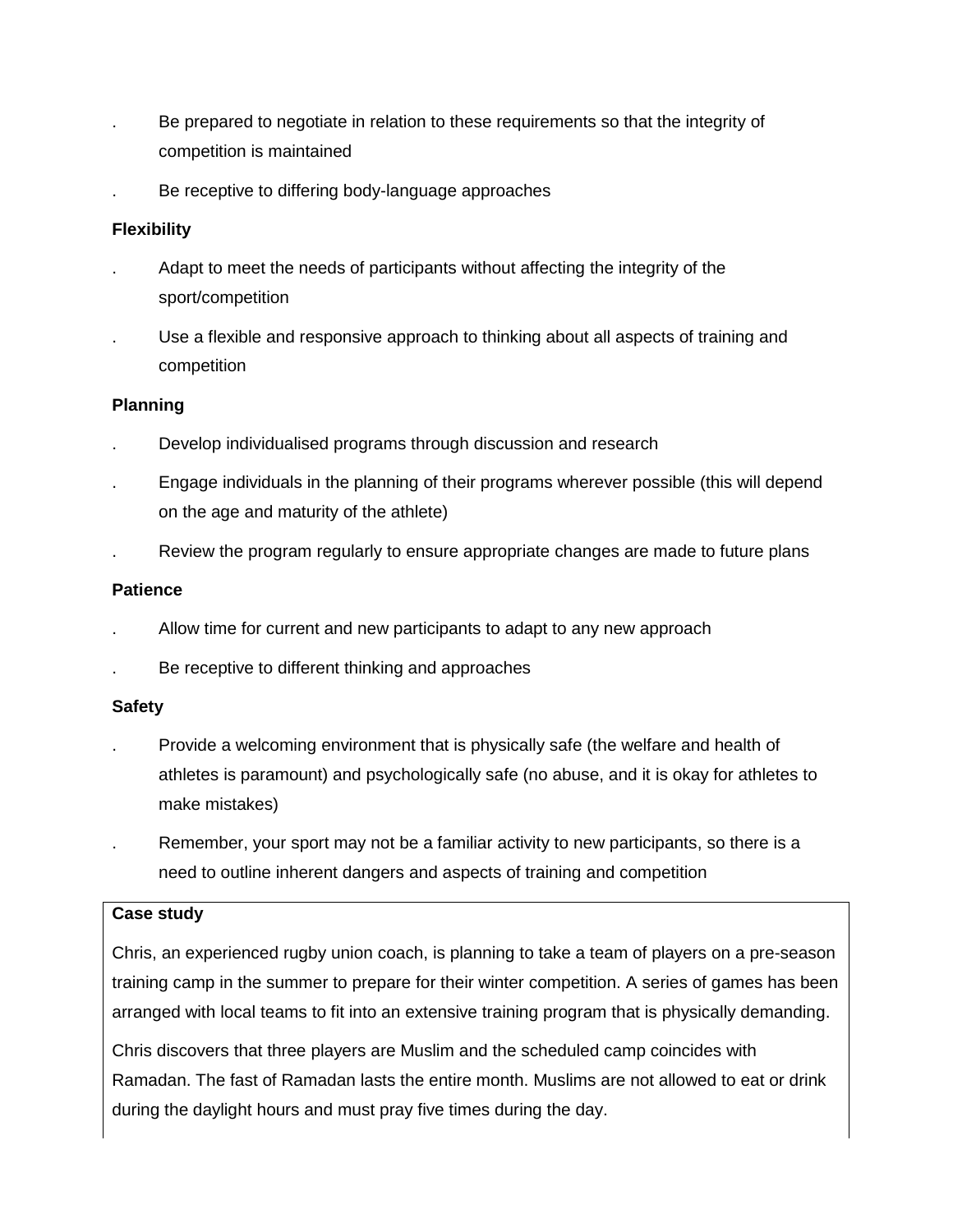The players are crucial to the team's performance and are well respected by their team-mates. The coach is concerned that lack of nutritional recovery might impact adversely on their performance and has concerns about potential health issues in relation to rehydration.

Chris arranges to discuss this with the boys' parents, with assistance from the boys in interpreting. After discussion, the parents agree that rehydration is important and decide that this will be acceptable, and Chris will organise for the players to access a quiet room close to the training facility to allow them to pray at negotiated times so that there are no clashes with important program components.

Chris also explains to the rest of the team why the boys will be missing from training at certain times and that the others need to respect this. Chris will also monitor the players' condition and response to training to ensure there are no ill effects.

This case study demonstrates **flexibility** in accommodating religious beliefs through the organisation of rooms and allowing time for prayer. **Communication** is modified as there is a need to raise issues and enter into discussion with parents, using the players as interpreters. This might also take the form of written communication.

The coach has developed a **plan** for the camp to ensure that the players do not miss any important parts of the program. By explaining the issues to the whole group and showing support for these players, the coach also plays an **advocacy** role.

## **Why be inclusive?**

Coaches have a moral, social and legal responsibility to be inclusive.

- **.** Moral everybody in our society has the basic right to be treated fairly. It does not matter what age, race or gender they are, or what religious and political beliefs they hold. It does not matter if a person has a disability, is married or single — everyone has a fundamental right to be treated fairly.
- **.** Social everyone, not only the affluent and privileged, has access to the resources and opportunities to participate fully in the cultural and social life that is considered normal in our society.
- **. Legal** The *Equal Opportunity Act* makes it unlawful to discriminate against people on certain grounds and areas of public life (for example, religion, gender and age). This Act was established to give everyone 'a fair go' in the eyes of the law.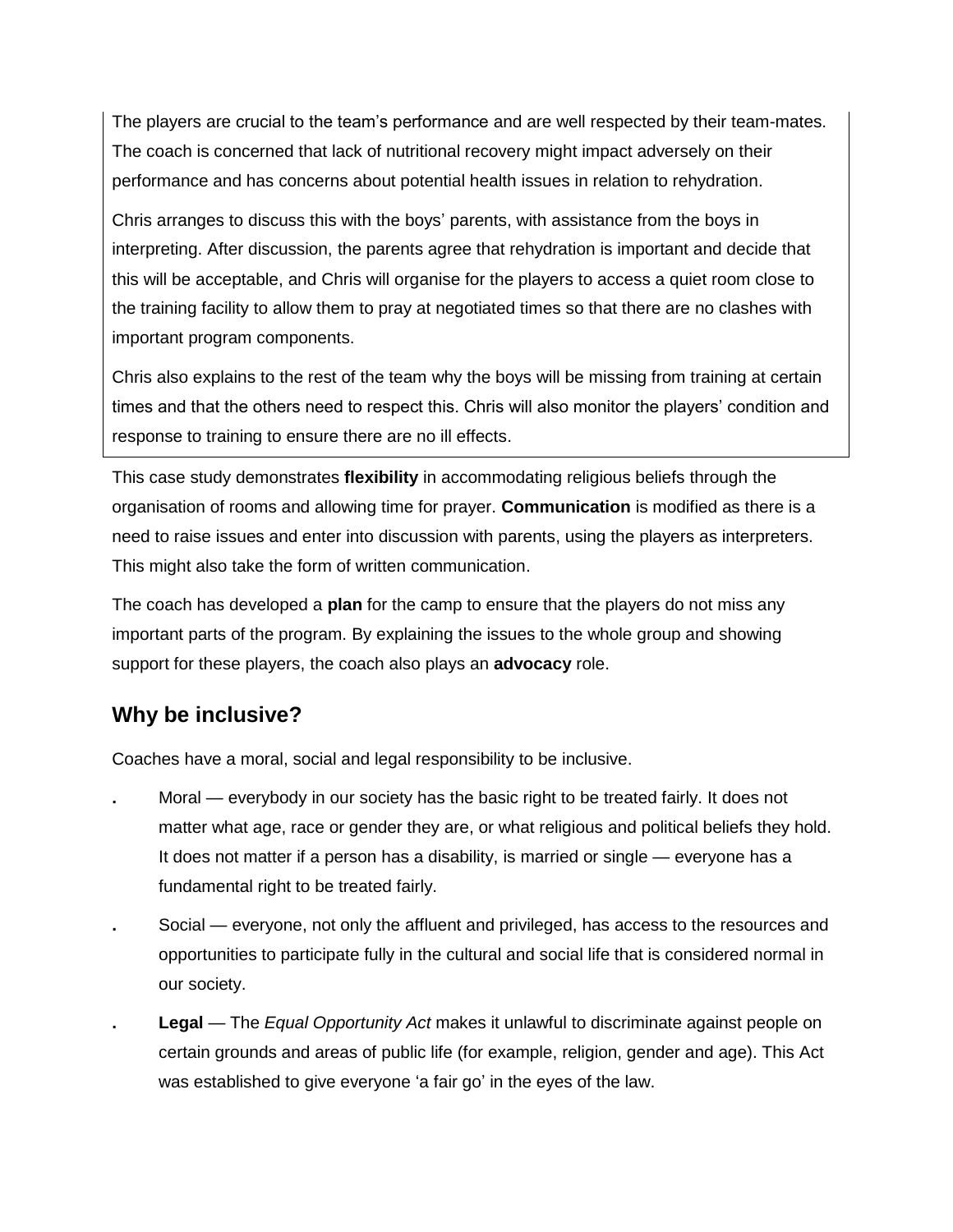# **Referring to population groups in sport**

There are a number of terms that are used to describe people from different backgrounds.

## **Indigenous**

Australia has two Indigenous peoples — Aboriginal people and Torres Strait Islander people. Ethnically and culturally, Aboriginals and Torres Strait Islanders are two distinct peoples. Identifying as an Aboriginal or Torres Strait Islander may relate to:

- being of Aboriginal or Torres Strait Islander descent
- self-identifying as an Aboriginal or Torres Strait Islander
- . being accepted as an Aboriginal or Torres Strait Islander by the community in which they live.

## **Culturally and linguistically diverse**

This term refers to where the language spoken at home or by parent/s is a language other than English, and/or where the cultural and social customs are different from Australian cultural and social customs. This term excludes Aboriginal and Torres Strait Islander backgrounds.

### **People from overseas**

These can be grouped in the following categories:

- . migrant *—* someone who chooses to leave their country of their own free will
- refugee someone who has suffered or fears suffering persecution for reasons of race, religion, social or political opinion, and as a result has fled their country
- . asylum seeker someone seeking asylum or protection in a country that is not their country of origin or nationality
- . new arrival someone who has arrived in the country in the last two years.

### **People with a disability**

Some of the common disability groups include:

sensory or speech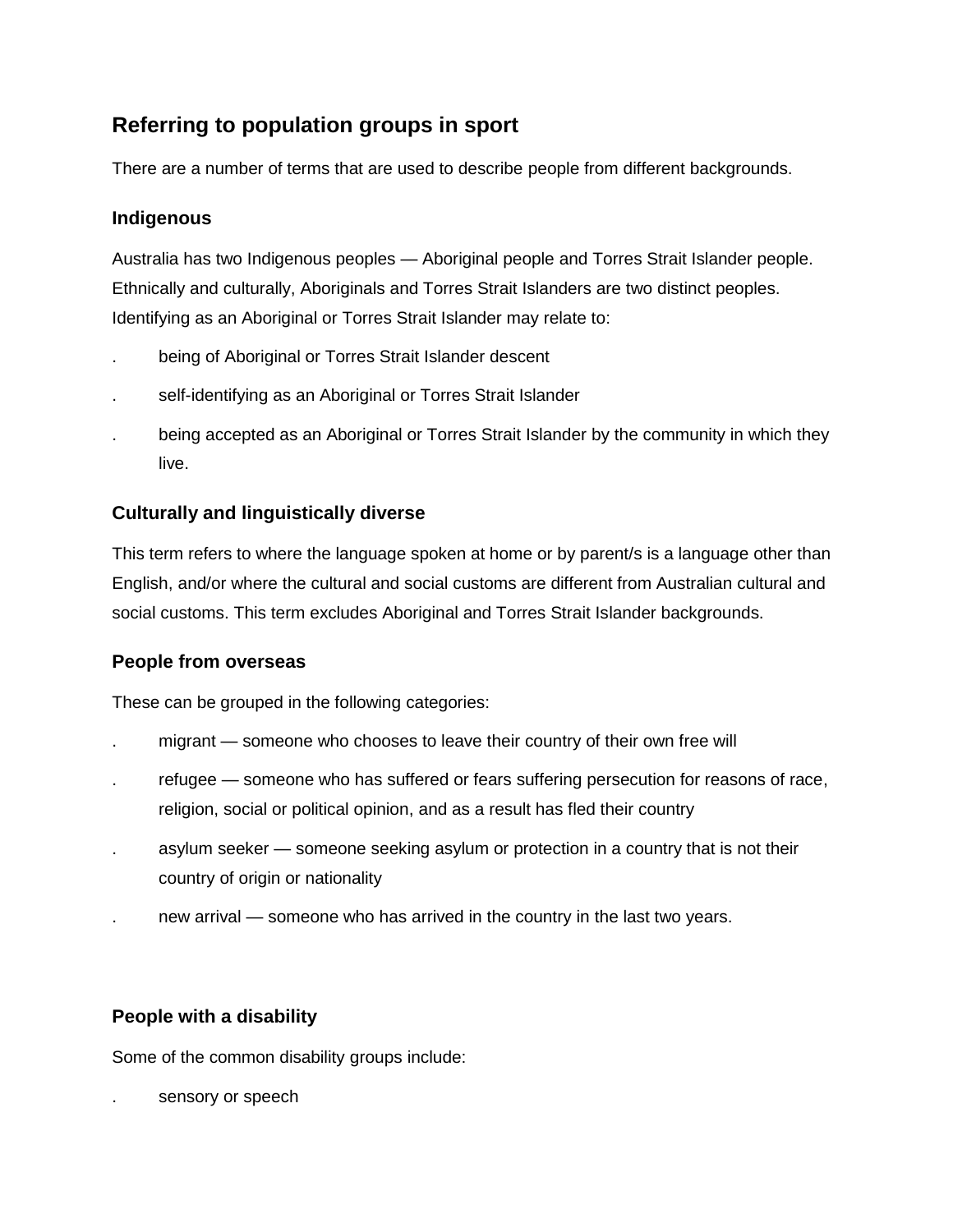- . intellectual
- . physical
- . psychological
- . head injury, stroke or other brain damage.

In Australia we use 'person first' terminology (for example, athlete with a disability, person using a wheelchair, person with vision impairment).

With all of the groups just listed, it is important to remember that there can be crossover between these groups of people (for example, culturally and linguistically diverse people with a disability).

Issues and strategies explored throughout this chapter are also relevant to low socioeconomic groups who may also be targeted as potential participants in sport.

# **Barriers to inclusion**

**Access** barriers may take the form of:

- transport perhaps due to location or cost of travel (for example, Indigenous groups may have difficulty travelling to and from training and games)
- time activities are scheduled at times when potential participants cannot attend (for example, sole/primary carers may not be able to participate in the evenings due to lack of childcare options; religious events may prevent participation in regular competition)
- facility the facilities might not be accessible to wheelchairs, prams/pushers, etc.
- cost registration or equipment might be too expensive (for example, new arrivals may not have the current finances for full registration fees or be unable to afford expensive equipment required to participate).

**Attitude** barriers may take the form of:

- rules inflexible regulations (for example, dress codes may have an impact on culturally and linguistically diverse women, or women with poor self-image or low self-esteem)
- exclusion current participant attitudes (for example, we do not need or want these people because we are happy with the current arrangements and do not want to change)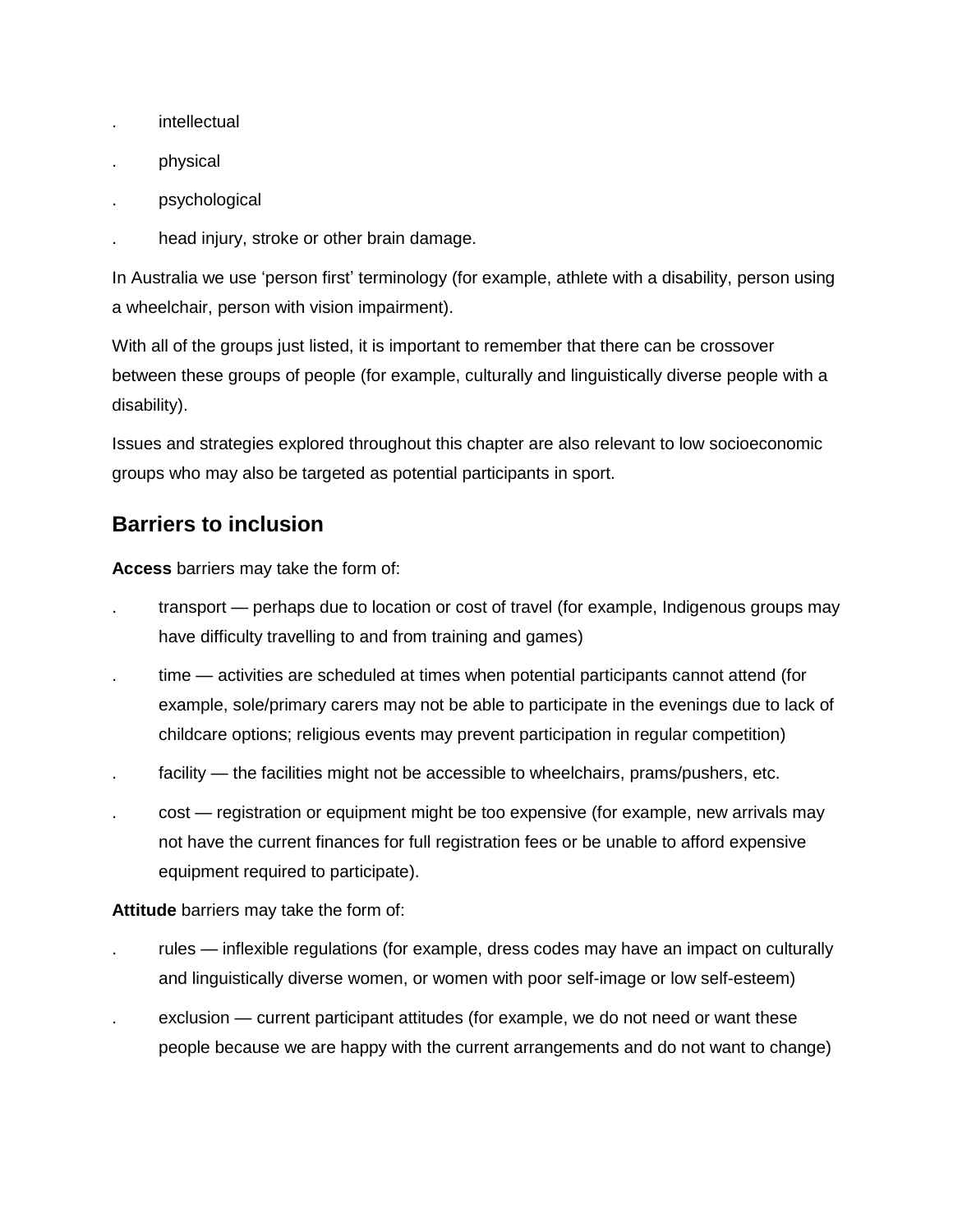- . individual exclusion individuals may exclude themselves on the basis that they do not know how to play a sport and perceive that they will not be accepted or well received
- stereotyping where people are identified with one trait (usually a negative one) and this can establish expectations that are unfounded.

With all groups there is a need to consider a wide range of participation opportunities through flexible competition structures. Some groups will integrate fully into the current competition or with some slight modifications. However, there may also be a need for either a transition stage or, in some cases, a permanent competition structure for specific groups.

Some examples of this approach include:

- . individual/s participate in a community competition (for example, a group of new arrivals register with a local club to participate in a basketball competition)
- . individual/s participate in a community competition with slight rule/equipment adjustments and/or considerations (for example, a sailing club might allow some adapted equipment in a sailing class to include people with a disability; a netball competition may allow Muslim women to wear tracksuit pants to play)
- . individual/s participate in an event/competition for a specific population group (for example, a swimming club organises an event specifically for Muslim women)
- . individual/s participate in an open competition and their results are judged against their specific category group (for example, a marathon integrates a wheelchair race into the event).

There is a wide range of flexible options to be considered when organising inclusive events/competitions to cater for everyone in the community.

### **Case study**

Robin, a softball coach, is approached by a young girl who is one of a number of new arrivals to Australia who has recently moved into the suburb, and she asks to have a try at the sport. Robin sees the opportunity to recruit more players from this group and perhaps strengthen the club and establish another team to play in the competition. The girl attends training and, while unfamiliar with the rules and tactics, shows a good aptitude for the game.

On match day, the girl arrives wearing baggy tracksuit pants and when asked to change out of them and into a softball uniform, is very reluctant and chooses not to play. Robin has a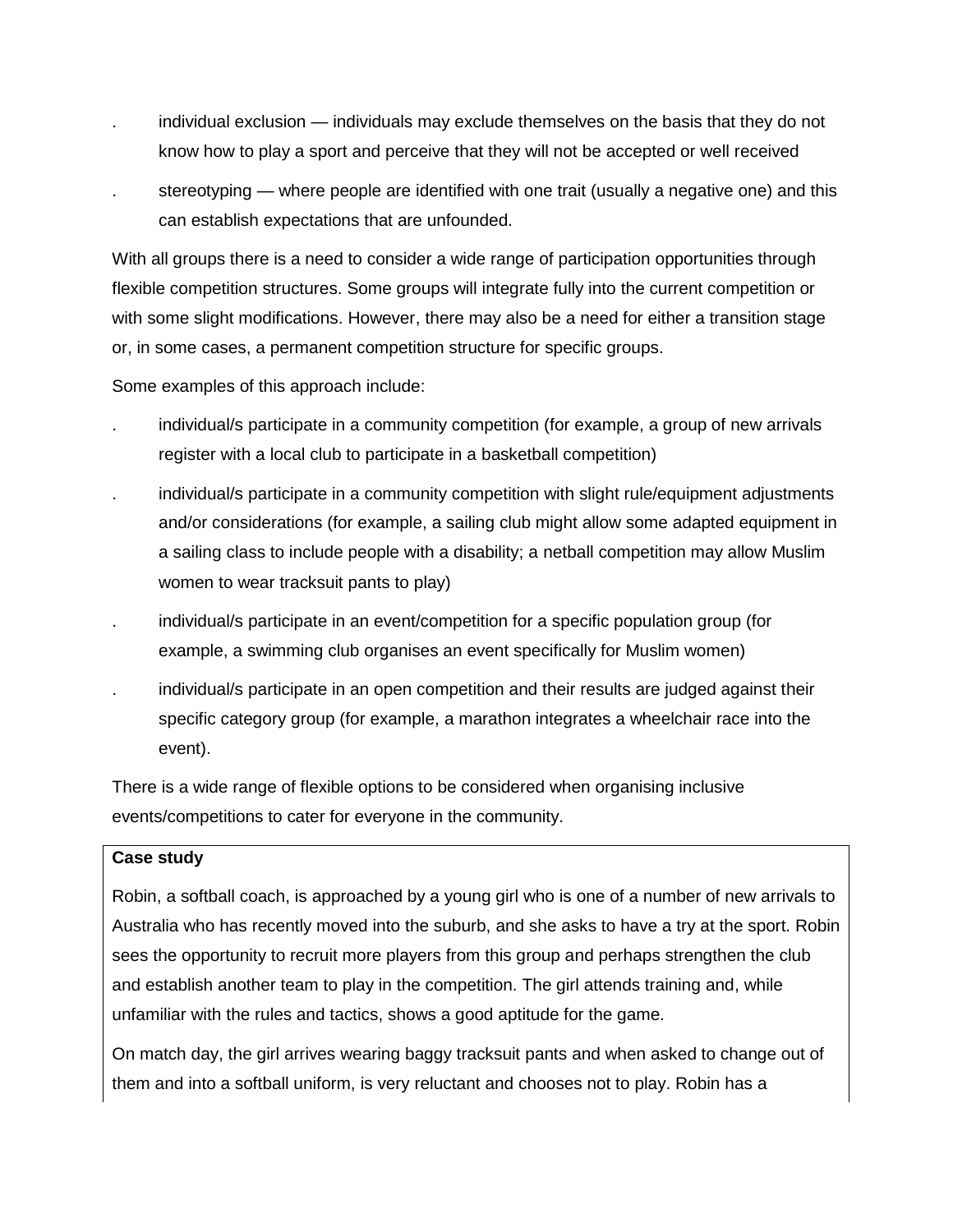discussion with the girl and her parents to identify what their concerns are and what can be done to accommodate both this girl and any other potential players. The parents are supportive of their daughter participating and explain that previous experiences in her country of birth are the cause of a body image issue and therefore her reluctance to remove her tracksuit pants.

Robin realises that there is a need to be more flexible if she wants to encourage more new players into the team. She has discussions with both the club and team members about the value of including new players. Robin chats to the new girl after the next training session and encourages her to invite her friends along next week. They decide that the best option would be to organise a fun social activity as an introduction to the team, where uniform and rules would be modified to introduce them to the basics of softball. Robin also arranges a meeting with her softball association to discuss a relaxation of uniform regulations to encourage more new arrivals to register.

Here Robin demonstrates her **flexibility** by allowing a change to dress regulations. She **negotiates** with the participants, their parents and team members. Robin also plays an **advocacy** role for change within the club and the association.

When organising team-building or sporting activities, coaches need to be aware that some current activities may not be appropriate with different groups. For example, activities where close physical contact is required may be threatening to some initially. This is where the coach needs to discuss this with players prior to the event.

### **Case study**

Eric is a football coach and has a very talented Indigenous athlete, Joanne, in his squad. He asks Joanne to demonstrate a particular skill during one session and she is reluctant to do the demonstration. Eric decides to discuss this poor attitude with her after training. In discussions with Joanne, she indicates she is embarrassed to demonstrate in front of her peers and would prefer others to take on this role. She explains that in her culture a person can feel shame in being singled out, even when the intention is for a positive purpose. A sense of community and family is strong in Indigenous communities and there is a holistic approach to achievement. Eric recognises her reluctance and discusses with her that as a talented player, others will want to copy her skills and she may also benefit from observing others' demonstrations.

In the example above, Eric **observes** Joanne's body language and quickly recognises there is a problem that he needs to discuss with her in private. After carefully **listening** to Joanne and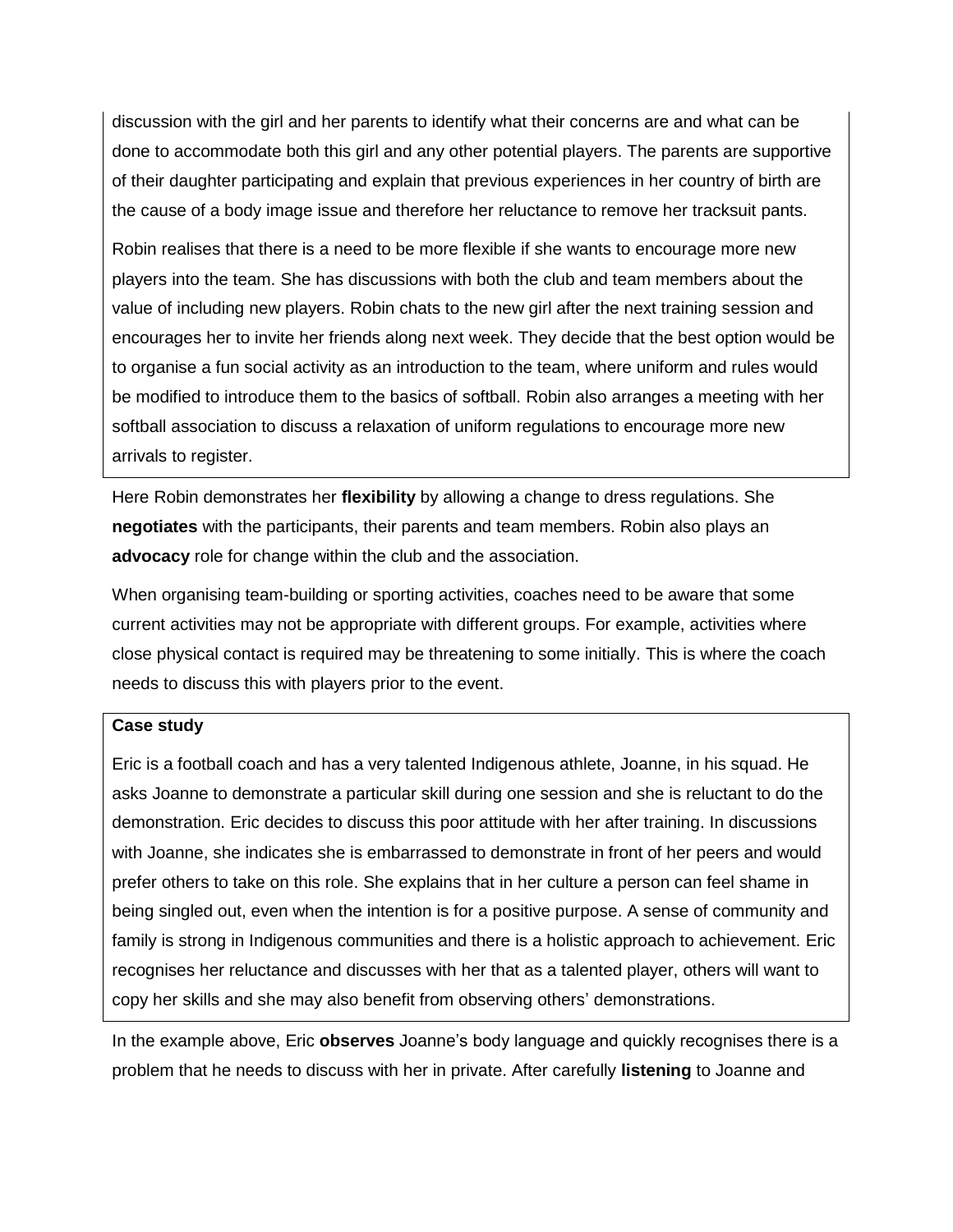acknowledging and showing **empathy** for her position, he demonstrates a **patient** approach in allowing Joanne to further consider how she might overcome this barrier.

#### **Case study**

Ali is a football coach who has targeted new arrivals from Sudan to join his club. A group of about eight young men have been attending training sessions and games over the past few weeks. His current players have complained about a number of issues and feel the newcomers are getting special treatment.

The new players enjoy themselves at training, but are consistently late to sessions. They all arrive and leave together and often take a long time by themselves in the meeting room preparing before coming out to play, appearing to lack the required levels of commitment to which the current players are accustomed. The new players also claim that they are unable to afford registration fees, but dress in the latest fashion gear, carry expensive mobile phones and a couple even drive 'flashy' cars.

Ali discusses this with the new players and realises that they have focused on some of these luxury items because of their desire to fit into the local community. They discuss how this is perceived by the current players and they agree to negotiate a flexible registration fee payment and perhaps seek some funding to start the process.

They also discuss the issue of their late arrival its effect on team cohesion, and building on their desire to fit into the community, discuss how this might occur within the team environment. Ali organises a team-building activity and has planned with one of the new players who has displayed leadership skills to conduct an activity familiar to the Sudanese that will contribute to the session.

In the example above, Ali **acknowledges** the different perceptions of all of his players and uses his **negotiation** skills to **plan** for a more cohesive team approach. He recognises the need for both groups to work together and **facilitates** this by organising the team-building activity.

### **Case study**

Sara is a lacrosse coach who is trying to recruit more women for the local team, as numbers are declining. She has been successful in identifying a group of women who are interested in playing to keep fit. However, they raise concerns about the time of the games, as a number of them need child-minding support and they also say they would prefer to wear tracksuits to keep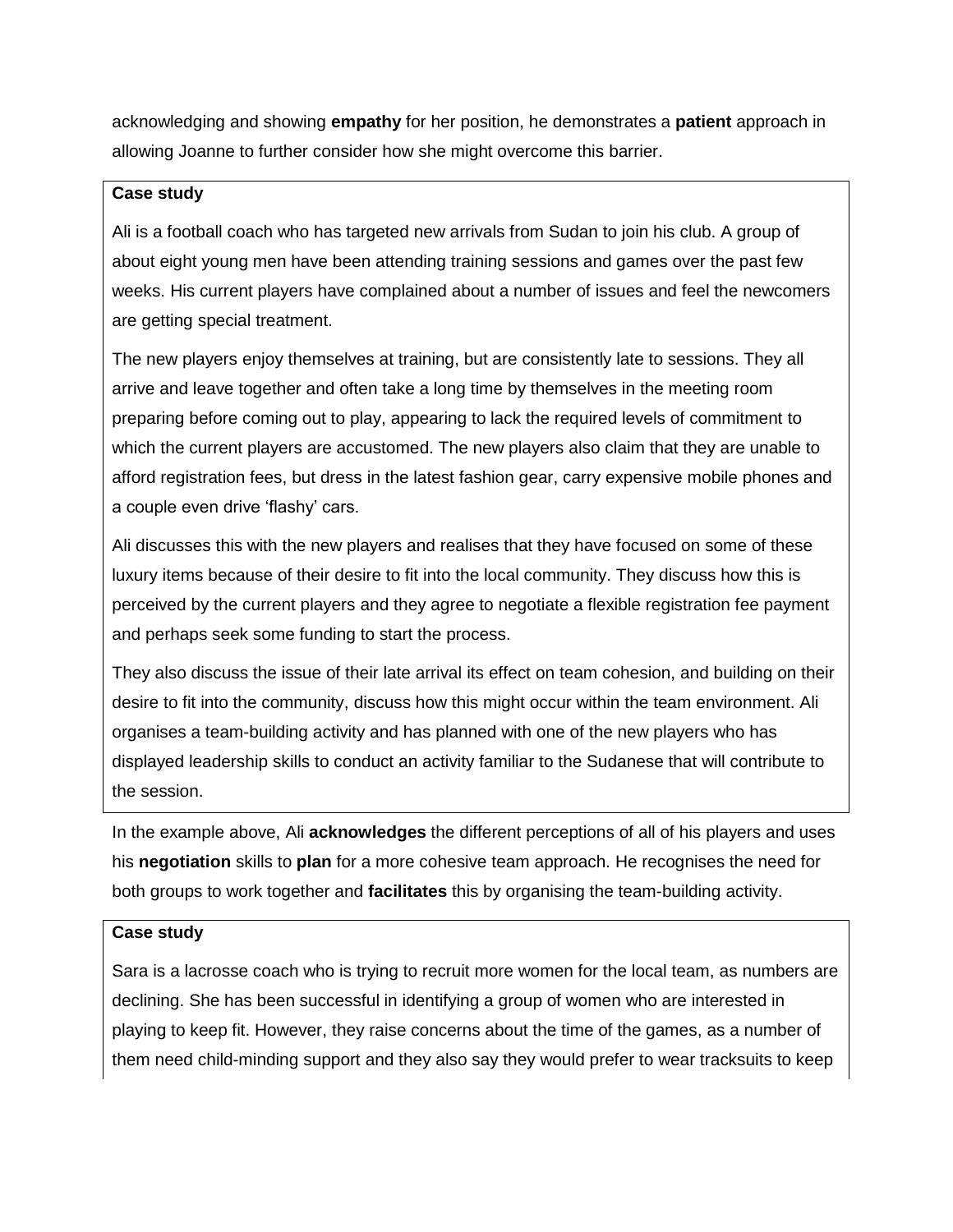warm as the games are in the late afternoon. The other clubs in the competition are reluctant to change playing times, as the current arrangements have been in place for a while.

Sara discusses this with the group and they investigate the opportunity of establishing a simple roster to look after one another's children at the club. The ratio of children to adults is within the required numbers so they arrange their roster and commence playing. There is no issue with the uniform as the competition is already quite flexible in their approach. Sara investigates the possibility of seeking funding to support the women in buying resources to support the childminding activities.

In the example above, Sara recognises the issue of the women and **facilitates** a flexible approach to including them in the competition. She is receptive to their needs and **researches** options for them to gain funding, thus providing a welcoming and responsive environment for these new players.

### **Case study**

Carla is a badminton coach and is taking on a coaching role with Rob, a player who uses a wheelchair. He has developed some basic skills and is keen to develop further so that he can play in the evening social competition, but is concerned about his movement around the court.

Carla and Rob develop a program that focuses on training games with a short, wide court on his side of the net allowing for his continual movement rather than stop–start, and a full court on his opponent's side of the net. Carla observes the game and sees that he is coping well with his movement, but his shot placement is poor. She provides some challenges for Rob by establishing areas where he can score double points if he lands the shuttlecock. After training, they discuss Rob's progress and he feels he can increase the size of the court on his side next training session while still retaining the double points areas to encourage better placement of his shots.

Through discussion, Carla demonstrates a **flexible** coaching approach by modifying the area Rob has to work in to meet his needs and setting challenges for him to be more precise with shot placement. They develop, review and progress the **plan** together based on Rob's feedback after the session. Carla will organise varying levels of opponents at training and Rob will decide when he feels ready to join the social competition.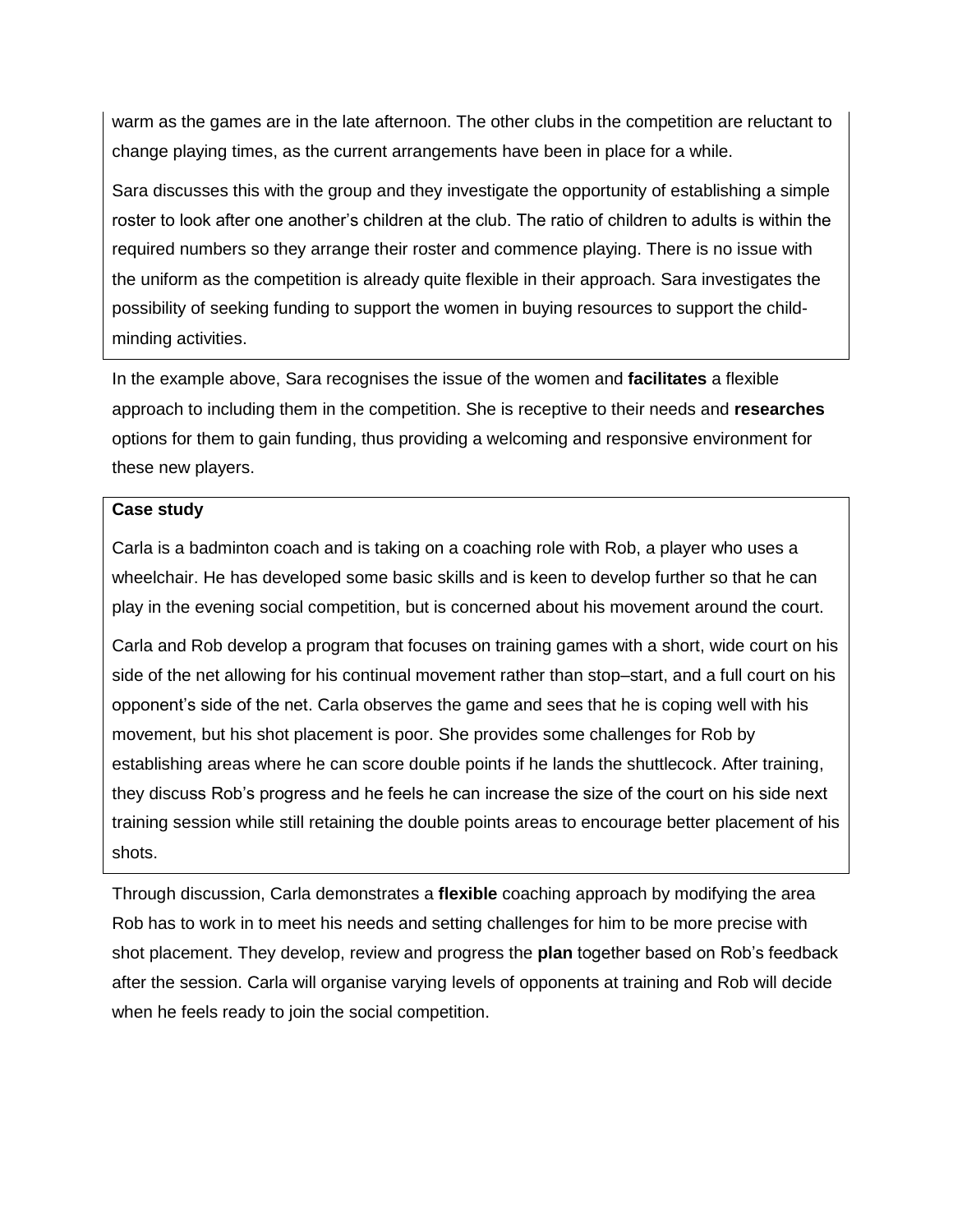## **Classification**

Classification in disability sport is similar, in principle, to classifying age-level competitors, single-gender competitions and weight-classified competitions. Classification aims to place athletes into classes so that they compete against people who have impairments that have a similar impact on sports performance. In this way, classification provides the framework for competition and the class to which each athlete is assigned is their fundamental point of reference.

People with a disability who compete in sport but do not have a class have difficulty evaluating or extracting meaning from their performances. For example, without a class, a ten-year-old schoolgirl with cerebral palsy who throws the shot-put 4.5 metres at her school carnival cannot know whether her performance is outstanding or average and whether her prospects for participation at an interschool or zone carnival are good or poor. Without this knowledge, which is taken for granted by all people without a disability, the motivation to set goals, train and participate is greatly reduced.

This only applies to athletes wishing to compete in events for athletes with a disability. Not all athletes need to be classified if they choose to compete in mainstream competitions. A comparable example might be that a boxer who is classified in a weight range can compete against boxers of heavier weight range if they choose to.

Coaches, therefore, need to be aware of the implications of classification in their own sport to ensure athletes are placed on the correct pathway and enter into relevant and appropriate competitions.

### **Case study**

Alex is a basketball coach and has taken on a new coaching role with a wheelchair basketball team. Sandy is a newly registered player with the team and has recently been playing tennis.

Sandy's mobility is good but her shooting is inconsistent, and after some traditional shooting coaching her performance does not improve. After spending some time observing her technique, Alex enters into a discussion with Sandy about some possible options for shooting and what feels most appropriate for her. Together they recognise that a two-handed shooting style might be more appropriate for her level of function. They develop a training plan and Sandy spends time practising this new technique.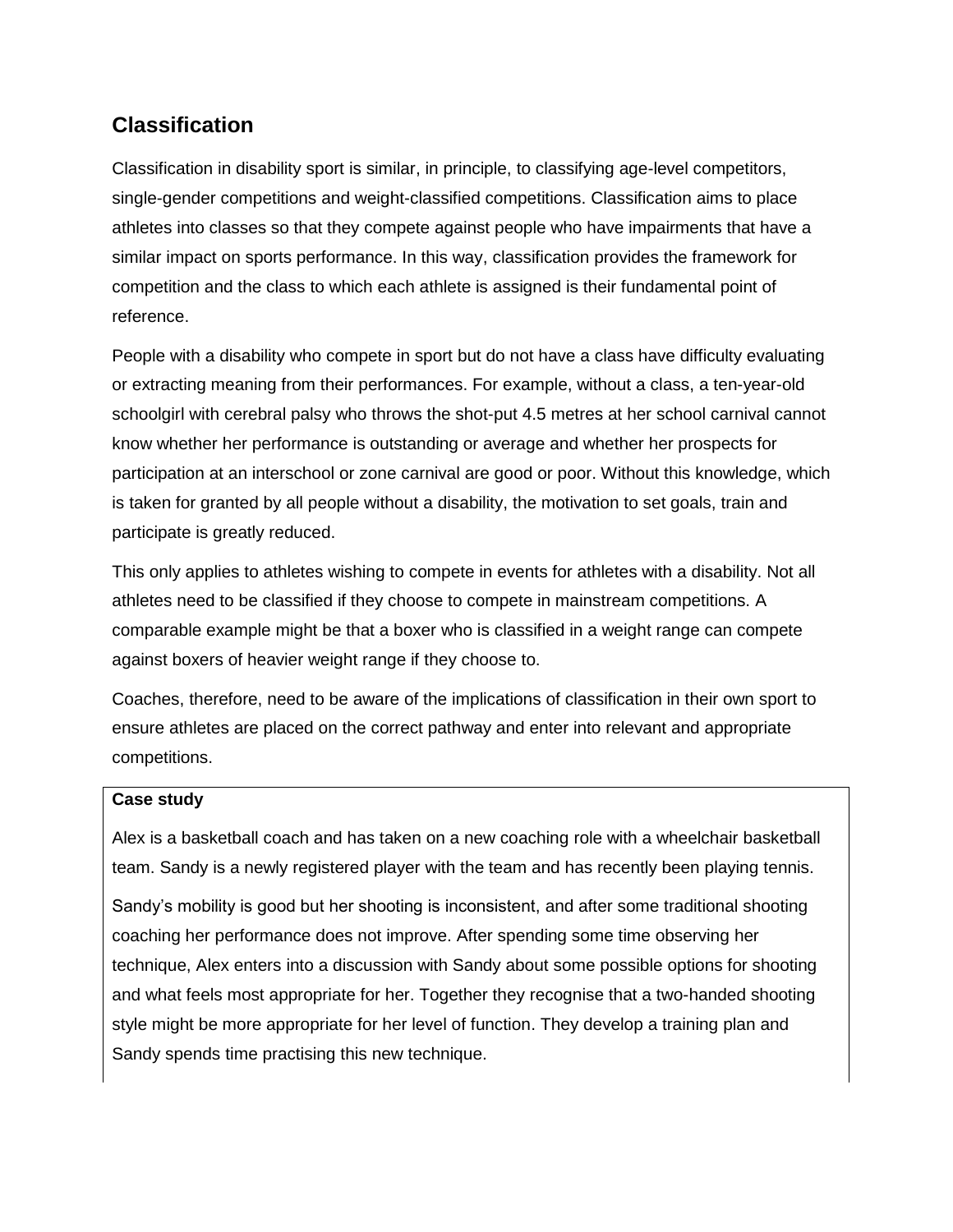Sandy's shooting improves and her feedback is that she feels she has more control over the shot due to a more stable base for throwing. Alex then further develops the training plan with Sandy to include a greater and more challenging range of shooting practices that will stand Sandy in good stead for the upcoming competition.

Through Alex's **communication** and **questioning**, both he and Sandy develop an approach that with **patience** will change and improve her technique. This requires a very **flexible** approach to Alex's coaching as he **adapts** his approach of current technique to a new approach based on the player's input. Alex and Sandy establish a **plan** together and are prepared to spend some time practising and developing this new approach.

### **Case study — Back to Bobbie**

At the start of this chapter, a case study about Bobbie the bowls coach and Sam, a 25-year-old with cerebral palsy and an intellectual disability, was introduced. A coach, having worked their way through this chapter, should now be equipped to answer the questions posed in that case study.

Some of the things a coach should have considered include:

- . their moral, social and legal responsibilities
- . discussing with Sam what he is able to do
- . conducting an individual session to assess his ability
- identifying if anyone in the club can provide transport for Sam (for example, pick up/drop off)
- . planning a program for Sam that includes clear guidelines for continued development
- . considering the use of modified equipment if necessary (for example, a bowler's arm)
- . discussing any concerns with club administrators re uniform/equipment requirements and perhaps the response of current members
- safety initial introduction to sport and its inherent dangers (for example, driving)
- . behaviour in relation to bowls etiquette
- . approach patience, flexibility, advocacy.